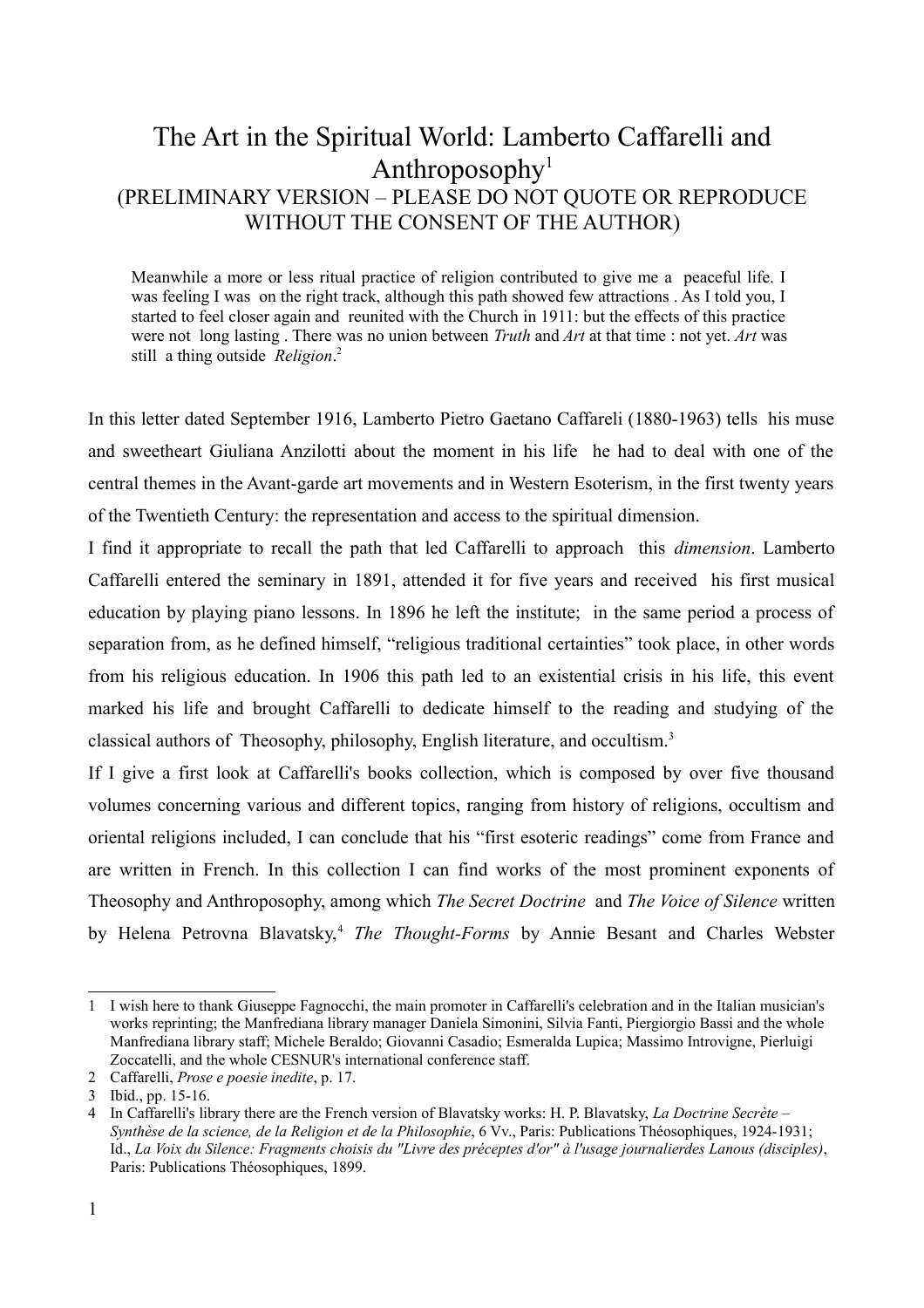Leadbeater,<sup>5</sup> and *Knowledge of Higher Worlds* and *The Occult Science* (relatively the translation of *Wie erlangt man Erkenntnisse der höheren Welten?* e *Die Geheimwissenschaft*) by Rudolf Steiner[.6](#page-1-1) There are even books concerning the Theosophical Society in English, such as *The Occult World* of Alfred Percy Sinnet<sup>7</sup>; however the contact with the French-speaking countries in Europe will be of fundamental importance for Caffarelli. With regard to French publications, it is important to point out the presence of the Edouard Schuré's work in Caffarelli's library, *Précurseurs et Révoltés – Shelley, Nietzsche, Ada Negri, Ibsen, Maeterlinck, Wilhelmine Schröder-Devrient, Gobineau,* Gustave Moreau,<sup>[8](#page-1-3)</sup>one the of capital sources in the Italian composer's thought. As to Caffarelli's contact with French-speaking countries, I can say that, although this aspect has not been thoroughly investigated, it is sure that in the first ten years of the Twentieth Century Caffarelli got in touch with the French neo-gnostic milieu, specifically with *l'Église Gnostique Universelle*'s patriarch Joanny Bricaud.<sup>9</sup> Apart from the correspondence between the musician and Bricaud that can be found at Manfrediana library in Faenza, what I would like to stress is Caffarelli's interest in gnostic tendencies inside esoteric and occult groups. A "tendency" that he will find in Steiner's thought (and in Anthroposophy too).

In the meanwhile Caffarelli (in the events following the *crisis*) became Chapel Master and organist at Faenza's cathedral. Besides his activity regarding the composition of sacred music, Caffarelli joined the cultural scene of his city by writing articles on philosophical and educational topics. [10](#page-1-5) It is in this period that Faenza opens itself to the vibrant "European atmosphere" through the themes of the Pre-Raphaelites, Symbolism, and of the *Art Nouveau* (*Jugendstil*) introduced in visual arts and as a result in literature and music, also thanks to Domenico Baccarini's (1882-1907) works and his "circle" (that includes artists like Domenico Rambelli, Francesco Nonni, Ercole Drei, Orazio Toschi, Giuseppe Ugonia)[.11](#page-1-6) This "Northern" European tendency does not only involve Faenza, and half Europe, and consequently the visual, musical and literary arts in the first years of Twentieth Century, but it involves the same invisible dimension that is at the root of all esoteric and artistic groups: the spiritual dimension. Also the Russian painter W. Kandisky followed this path in

<span id="page-1-0"></span><sup>5</sup> A. Besant & C.W. Leadbeater, *Les Forme-Pensées,* Paris: Publications Théosophiques, 1905.

<span id="page-1-1"></span><sup>6</sup> R. Steiner, *L'Initiation ou la Connaissance des Monde Supérieurs*, Paris: Publications Théosophiques, 1912; Id., *La Science Occulte*, Paris: Perrins et Cie, 1914.

<span id="page-1-2"></span><sup>7</sup> A.P. Sinnett, *The Occult World*, London: Theosophical Publishing Society, 1901; Sinnett's work is one of the first books in English language, between Caffarelli's esoteric readings.

<span id="page-1-3"></span><sup>8</sup> E. Schuré, *Précurseurs et Révoltés – Shelley, Nietzsche, Ada Negri, Ibsen, Maeterlinck, Wilhelmine Schröder-Devrient, Gobineau, Gustave Moreau,* Paris: Perrin et Cie, 1913.

<span id="page-1-4"></span><sup>9</sup> For a first overview on Caffarelli's link with French gnostic group see Olzi, "Lamberto Caffarelli e la scoperta della Gnosi".

<span id="page-1-5"></span><sup>10</sup> For an overview on Caffarelli's articles and works see Cassani "Il magazzino dell'esoterismo. Una prima ricognizione del fondo Lamberto Caffarelli", pp. 295-296.

<span id="page-1-6"></span><sup>11</sup> For an in-depth analysis on Domenico Baccarini and his "circle" see Sapori, *Domenico Baccarini e il suo Cenacolo;* for Faenza's art scene in the early years of Twentieth Century see Bentini (ed. by), *Art Nouveau a Faenza - Il Cenacolo Baccariniano.*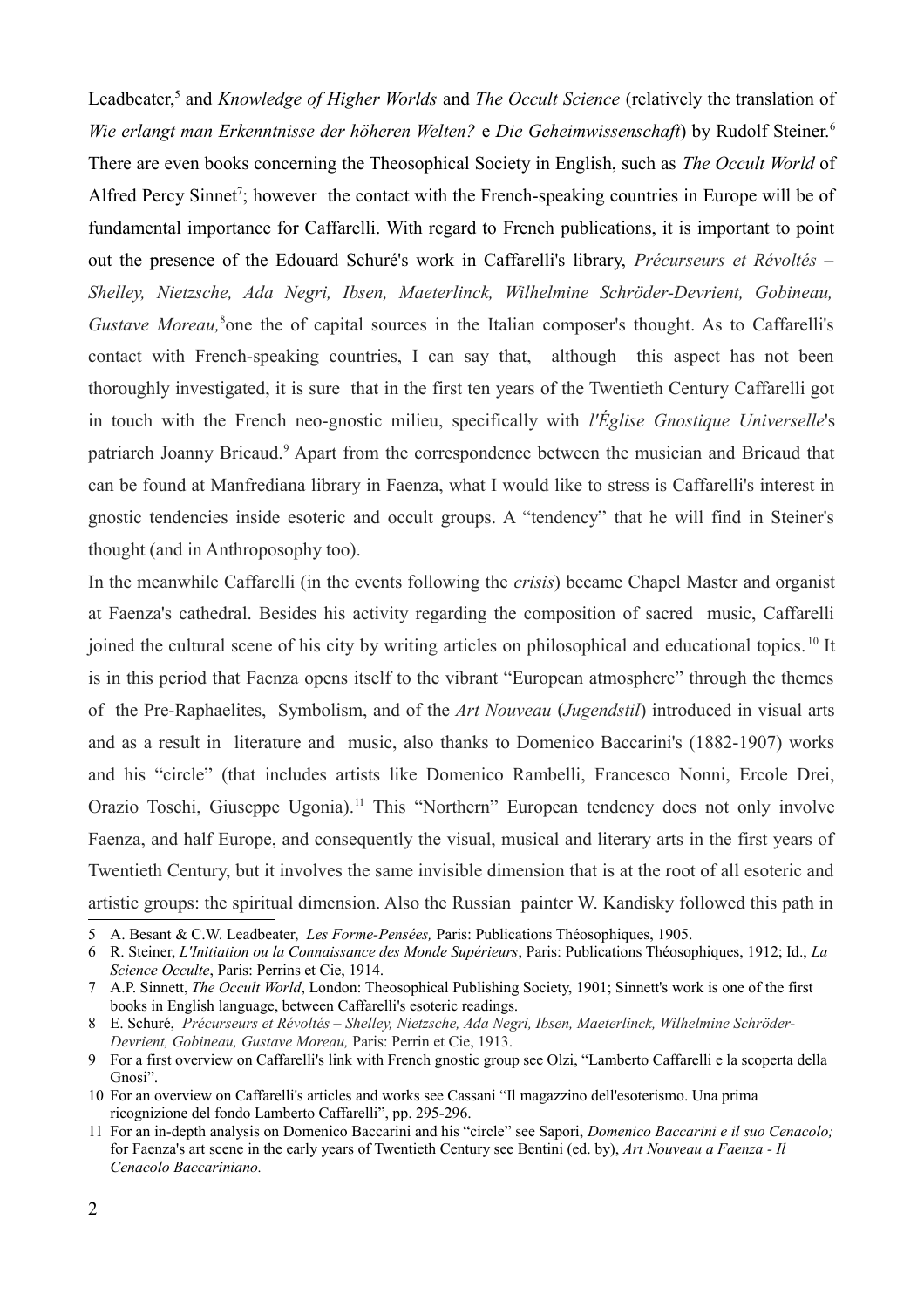the same years as can be seen in the publication of his work *Über das Geistige in der Kunst* (*Concerning the Spiritual in Art*) in 1912[.12](#page-2-0) As I noticed at the beginning of this presentation, contemporary to Kandinsky's publication, Caffarelli was wondering if the threefold union of *Truth*, *Religion* and *Art* could be realized in his life or in his artistic production. It has been recently observed and studied that the theosophical and anthroposophical works have greatly contributed to the development of artistic movements and works of art.<sup>13</sup> As I noticed, some of these works are part of Caffarelli's library. Among many elements of the creative genius of Caffarelli's mind, what contributed most to develop/strengthen the idea of Art in the Italian musician's work and thought is the encounter with Anthroposophy, above all with its founder Rudolf Steiner.

Around 1917, Lamberto Caffarelli began to get in touch with the Italian anthroposophical *milieu*, thanks to Alcibiade Mazzerelli.<sup>14</sup> This man was one of the most remarkable translators of Steiner's works and lectures in Italy, and he used to give copies of his translations to Caffarelli. Thanks to Mazzerelli's mediation the Italian musician became a member of the Anthroposophical Society (between 1919 and 1920), and then he took part in the "West-Ost Kongreß" in Vienna, in 1922, where he would meet Steiner for the first time.<sup>15</sup> The following year (1923), during the "Christmas" Conference" at the Goetheanum at Dornach, which was rebuilt in 1922 after a fire, some Novalis *Geistliche Lieder* (Spiritual Songs) arranged for piano by Caffarelli are played by German contralto Maria Fuchs. In 1924, still at Dornach's Goetheanum, at the end of a eurythmic performance Caffarelli met for the last time the founder of Anthroposophy who is alleged to have told Cafferelli the following words : "I hope you appreciate this performance : it is only a beginning.")<sup>16</sup> A year later (1925), in the night between the  $29<sup>th</sup>$  and the  $30<sup>th</sup>$  of March Rudolf Steiner died. Despite his premature death, the *Doctor* (it was Steiner's surname) deeply influenced Caffarelli's soul and artistic production. In the same year of Steiner's death, the Italian composer expressed the peaks of his reflection on spiritual dimension in a piece of work: *L'Arte nel mondo spirituale – Tre saggi come introduzione a una conoscenza cosmico-spirituale dell'Arte* (*The Art in Spiritual World: Three Essays as Introduction to a Cosmic Spiritual Knowledge of the Art*)[.17](#page-2-5)

As the title suggests, the work is a collection of three essays. The three texts are not randomly

<span id="page-2-3"></span>15 See Casanova, "Caffarelli e l'Antroposofia", p. 78.

<span id="page-2-0"></span><sup>12</sup> From 1911 to 1938, Kandisky carried on a correspondence with the Austrian composer Arnold Schönberg. The Russian painter expressed, in a letter, enthusiasm for a set of pieces composed by Schönberg: "Drei Klavierstücke, Op. 11", see Schlaffer, *Wassily Kandisky und Arnold Schönberg: Der Briefwechsel*, pp. 35-36.

<span id="page-2-1"></span><sup>13</sup> The references are to the activities of the international network/project "Enchanted Modernities: Theosophy, Modernism and the Arts, c. 1875-1960 ", specifically to the Amsterdam international conference that has taken place from the  $25<sup>th</sup>$  till the  $27<sup>th</sup>$  of September, 2013. For any further details on the past conference and on the other network's activities see<http://www.york.ac.uk/history-of-art/enchanted-modernities/>

<span id="page-2-2"></span><sup>14</sup> For a biographical overview on Alcibiade Mazzerelli, see Beraldo "Lamberto Caffarelli e il suo rapporto con l'ambiente antroposofico italiano tra le due guerre", pp. 443-444.

<span id="page-2-4"></span><sup>16</sup> Ibid., p. 80.

<span id="page-2-5"></span><sup>17</sup> It is possible to find, at Manfrediana library some pages of a draft version of Caffarelli's work, dated 1923.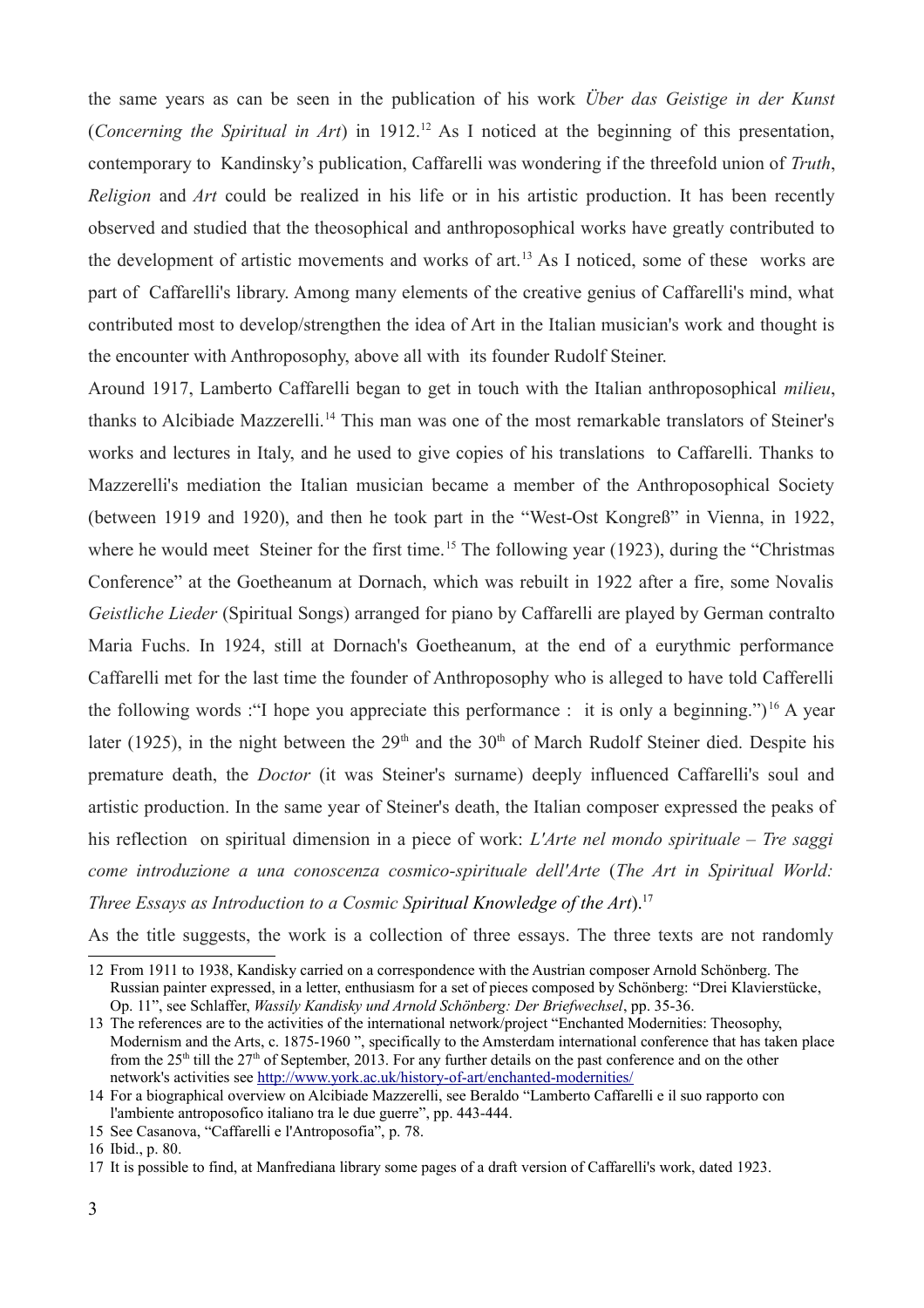arranged, but they are intentionally organized depending on their length and contents. The essays succession represents a path not only in Caffarelli's reflection on anthroposophical, Christic, and gnostic themes, but an itinerary that leads to open the door of the knowledge of the spiritual dimension. The essays are as follows :

- 1) Art as Evolution Force of Natural and Human Becoming
- 2) The Three Frontal Impulses
- 3) Art and its Connections with Primordial Visions of Life and Generating Dogmas

Before proceeding with the description of the essays, I find appropriate to provide an introduction to some terms and concepts. I will not be able to make an accurate survey concerning steinerian influence on Caffarelli's thought and in the European context at the beginning of the Century. However, I will illustrate the basic notions in order to shed light on the anthroposophical and Steinerian context related with *Art in the Spiritual World*.

As I noticed before, among "Caffarelli's esoteric sources" we find the *Secret Doctrine* by Madame Blavatsky, and *The Initiation* by Rudolf Steiner. According to the notes found at the Manfrediana library in Faenza, in the course of the spiritual path that led the Italian musician to discover the main theosophical and anthroposophical works, Caffarelli focused his research on two particular themes. I find this two themes in both the books in Caffarelli's collection. These two notions are the one of *transcendence*, and *immortal soul*. The basic idea in Blavatsky's and Steiner's works (and so in their doctrines) is that man lives not in a linear dimension of history, but in a cyclic one. When the body dies, the immortal soul reincarnates in another one. This cycle of death and rebirth has been going on for such a long time that is not possible for modern man to a have such an early memory of the beginning of this process The Eternal *Return* is an existential proof of a spiritual evolution/order in the history of mankind. This evolutive itinerary is present also in Blavatsky and Steiner , although it had for them different aims and results. Madame Blavatsky thought that the karmic circle ruling man's existence must lead to the intuition of a hidden, eternal, unchangeable reality, existent beyond the individual's common perception. In Steiner's thought (not yet in his anthroposophical phase, but still theosophist)<sup>18</sup> the proof of a universal hierarchy's existence (in the domain of visible and invisible things) must lead man to the consciousness of being part of a universal order, and a fundamental element in the inner working of this Spiritual background of the

<span id="page-3-0"></span><sup>18</sup> See Leijenhorst, "Steiner, Rudolf" p. 1088; Ahern, *Sun at Midnight: The Rudolf Steiner Movement and the Western Esoteric Tradition*, p. ; Zander, *Rudolf Steiner – Die Biographie*, pp. 110-124.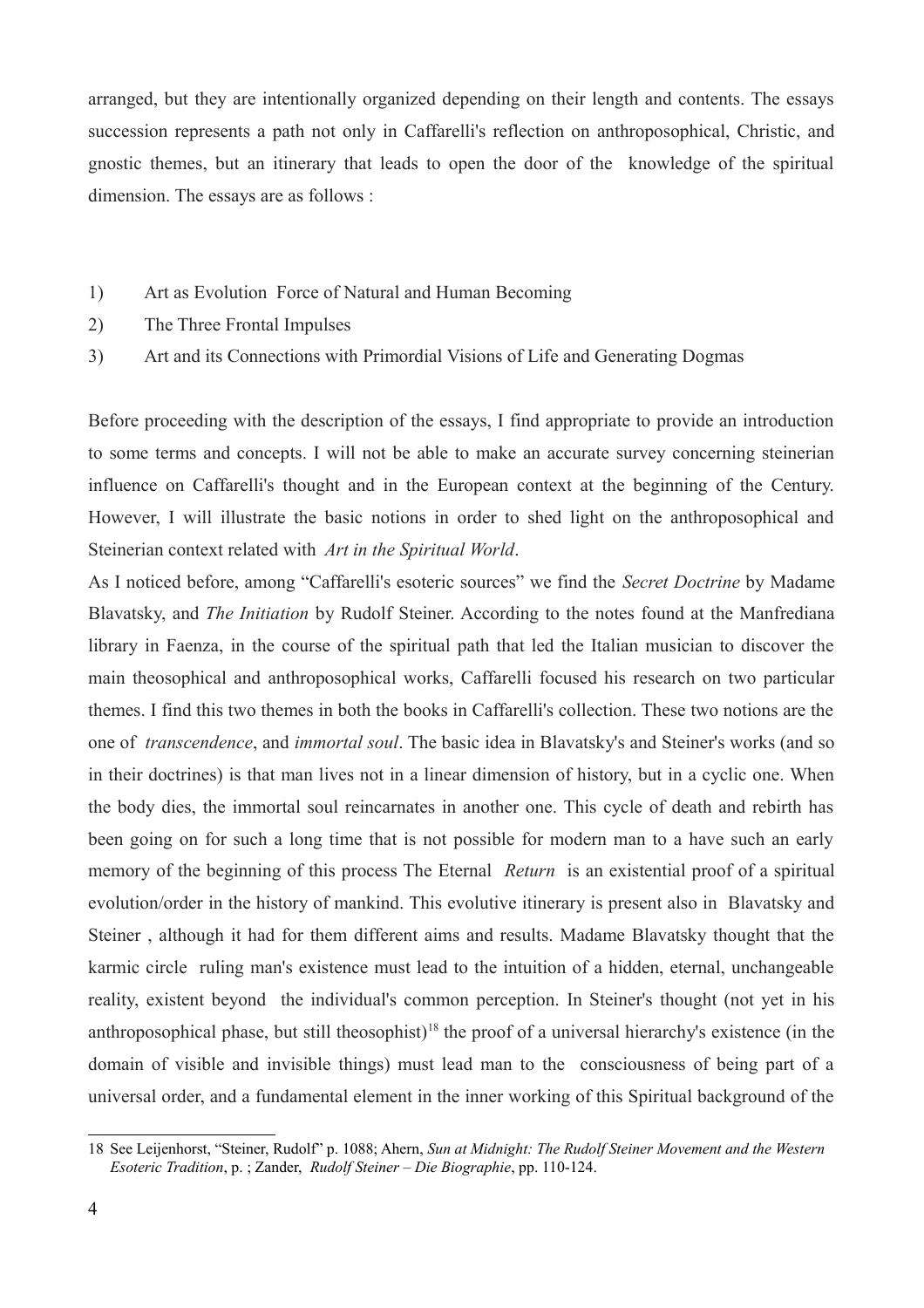human history (or as the *Doctor* had defined it, "cosmo-history", or "meta-history"). In man's *immortal I* ("Ich" in Steiner's terminology) lies that consciousness/knowledge, that metaphysical and meta-historical fulcrum around which the universe revolves around and develops itself. This belief for Steiner has an outcome: man has the chance of spiritually redeeming himself by himself. This theme has a gnostic echo, and Caffarelli paid particular attention to this aspect.

Now I can proceed to the first chapter of Caffarelli's *Spiritual World.* After highlighting the main points in order to be able to feel the the spiritual atmosphere in this historical period , I can better understand a specific statement from this essay ("Art as Evolutive Force in Natural and Human Becoming"): "Art is the human motion of the Cosmos".<sup>19</sup> The author begins the first essay by showing the reader the final objective of the work, that is the integration of Art in the "life's total stream"[.20](#page-4-1) How? Through the research of a moral world in the *Art's world*. When does it happen? When the artwork becomes the image of cosmic life. Given the fact that man (Microcosm) is part of a superior order (Macrocosm), the cornerstone of the cosmic life lies in the natural becoming. The artistic creation process has the means to reach the comprehension of this becoming. As a result of Nietzsche's influence, Steiner's thought, revolves around the existence in this world of Evil and Good, since it exists an order in all things. The spirit (or *I*) recognizes his position in this order, and can strive for the fulfillment of his real nature. The act of artistic creation allows the artist to perceive the occult energies that create, rule, and support the natural *becoming* in all the things. Human becoming and natural becoming are similar, since they share the same force that leads them toward Evil or Good. The moral world of Art tends to develop towards the Good. This happens when I can see through the appearance of things , and foresee their real essence. This is possible only if two conditions are present:

1) Man recognizes that all the things are crossed by the same energies that constitute the universe.

2) Man recognizes himself as part and/or means of the universe, therefore he is analogous creator because he operates by means of the energies of the universe.

Caffarelli affirms that only the poet, the saint and the wise can say the real name of the things in Nature. So the Artist has the mission to work in accordance with the *harmony* of natural and human becoming. The Italian musician says that the bright state of harmony occurs when the threefold union of Truth, Religion and Beauty takes place. The man-artist (at the end of the first chapter) tells, depicts, and embodies the history of the spiritual world. This world is morally

<span id="page-4-0"></span><sup>19</sup> Caffarelli, *L'Arte nel Mondo Spirituale*, p. 50.

<span id="page-4-1"></span><sup>20</sup> Ibid., p. 17.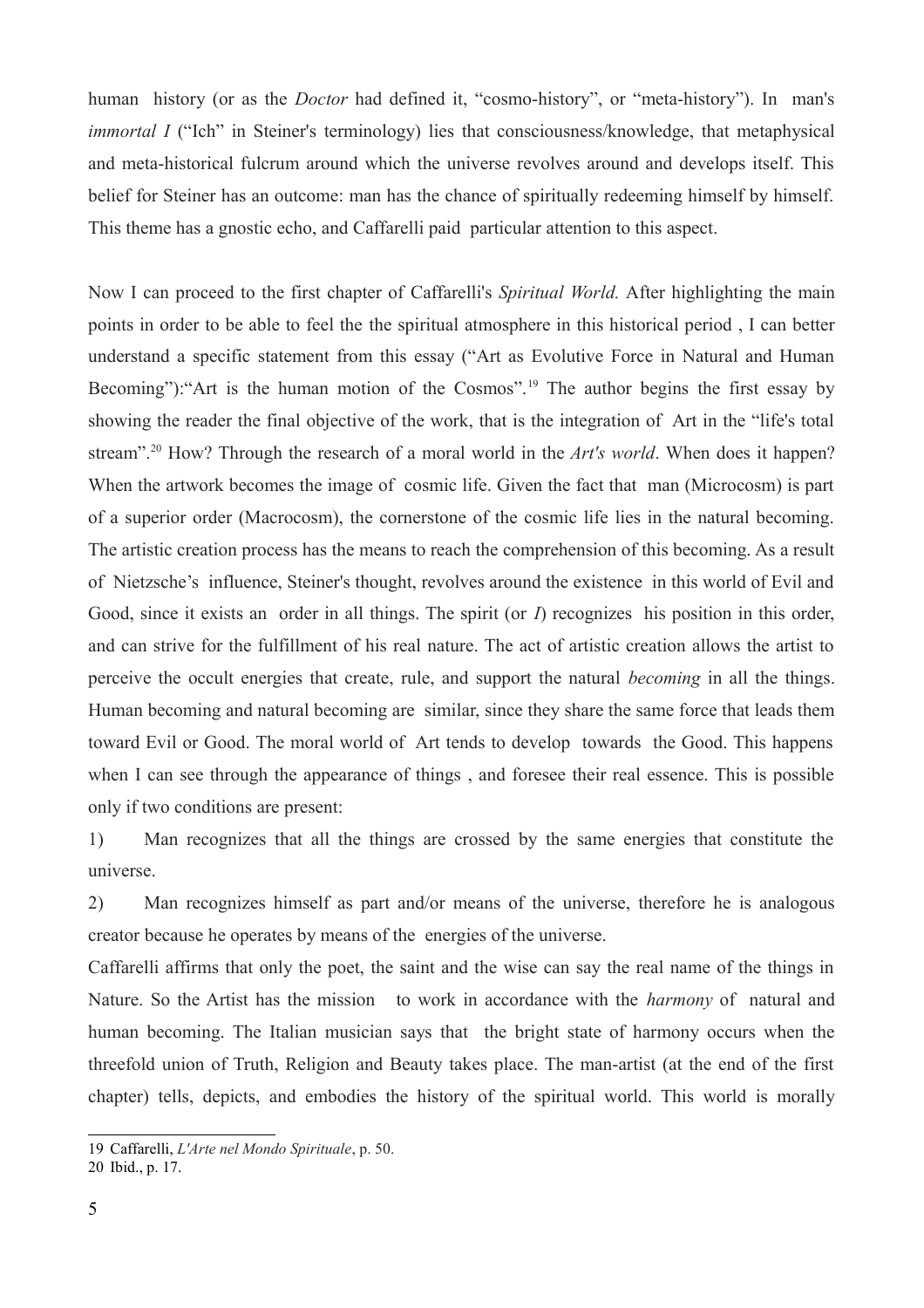oriented in his becoming. Art becomes the motion and expression of the Cosmos, since it has a privilege point of view: the man.

In the second chapter ("The Three Frontal Impulses"), Caffarelli explains what happens in the artist, in Nature, in the process of artistic creation. This second part of the book begins with a motto "In amor, vivendum est". Love in this case is not only a feeling, but a passion too. Passion is a force. This force is helpful (in our case) to define and to explain the occult energies combinations that form the Cosmos. Love gives man the opportunity to have access to specific phases in spiritual evolution. In accordance with the idea of *transcendence,which* inspired Caffarelli so much, Love gives way in art to a liberation act the so called *transubstantiation*. The passion that involves man in the art spiritual evolution, can be experienced in different ways. In the first phase this passion can be experienced as Joy. The artist identifies sounds, colors, odors in Nature that have a similarity with the ones in his memories. In the second phase the artist-man senses, by observing the things in Nature, some kind of power flowing through. He feels the same power in the details of his artwork. Caffarelli states that is a natural power of the spirit linking past memories with the occult energies of an idea. In the second chapter of the work, Goethe's and Novalis' influence reaches its peak. The abstraction of the shape looks for a meaning. And becomes the union of both in a instinctual world: the *symbol*. The eternal return of a *I* who looks for the shape in which to reincarnate and the shape that allows his ongoing self expression. The artist-man feels the flowing of the energies through the things. However, this flux does not have a direction yet. Only when he understands that there is a polarity, an order, a before and a after, then he can get through the whole flow of energies. First there is consciousness of a self, then this consciousness becomes will (the artist-man's will!), and the will becomes direction. Love, in this case, means living for something or someone, becomes intention, becomes direction, becomes desire. This is (in Caffarelli's words) a "Volontà Cosmica" (*Cosmic Will*). Quoting a passage from Steiner's work *The Occult Science* (*Die Geheimwissenschaft*) Caffarelli highlights that a Cosmic Will is still desire/wishing something. Then the final aim guides the generic will, in order to turn it in a "Impulse". The *spiritual world* is divided between these Three Impulses:

1) The impulse which says "I am Solidity", this is the "Impulso Arimane" ("Ahrimanic Impulse") and creates thick worlds.

2) The one that says "I am Freedom", this is the "Impulso Lucifero" ("Luciferic Impulse") and refines the universes in light.

3) The one that says "I am Love", this is the "Impulso Cristo" ("Christ Impulse") and balances, in the progressive motion (becoming), Darkness with Light, and Many with One.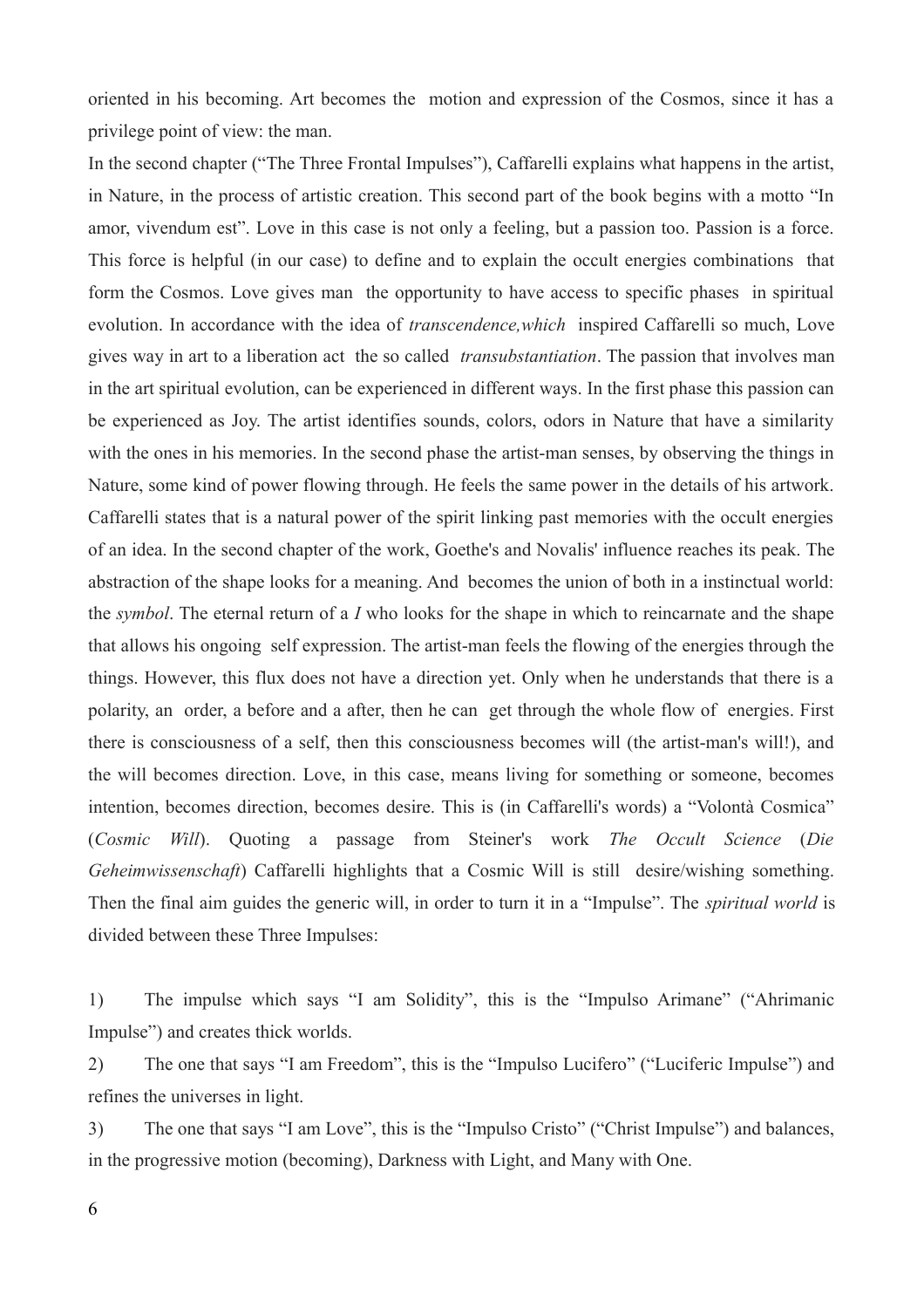Caffarelli provides three literary examples related with each of the three impulses. The first one concerns "Bruto Minore" ("Brutus the younger") a poem from *Le Canzoni* by Giacomo Leopardi. Caffarelli affirms that it is possible to find a Luciferic Impulse in Brutus' character "Brutus' character is a giant that comes out of the historical context, and logic.["21](#page-6-0) The following example concerns the Ahrimanic Impulse, and it is possible to find it in Gabriele d'Annunzio's works, specifically in *Francesca da Rimini*. [22](#page-6-1) The same character (Francesca da Polenta) in Dante Alighieri's masterpiece, *La (Divina) Commedia,* together with another historical one (Paolo Malatesta) represents an example of Christic Impulse. The fifth canto in Dante's Inferno inspires the following Caffarelli's statement:"what makes Paolo e Francesca a couple so unique and mysterious is the presence of Christic forces operating in Dante's pity"[.23](#page-6-2) I can come to the conclusion that the Christic Impulse's duty is that of blending the Luciferic and the Ahrimanic one :"In its historical manifestation Christ gave the definition of his own nature and harmonizing work when he said «I am the Way, the Truth, and the Life» Indication of the Three Frontal Impulses in the new Cosmohistorical figure as factors of a new era of human history, unified in the Selfconsciousness (*I am*)"[.24](#page-6-3) In the last and third essay (" Art and its Connections with Primordial Visions of Life and Generating Dogmas") Caffarelli opens a further paragraph in Steiner's Cosmo-history: civilization. The Chapel Master of Faenza's cathedral begins the chapter by affirming:"The artwork is a Dogma that becomes image and meaning.["25](#page-6-4) Lamberto Caffarelli states that the artistic Dogma of a civilization is the *crystallized* image of a ethnic group's spiritual perception. By observing the Dogma's expression in the art of civilization, it is possible to understand the relationship with the spiritual dimension (or in Caffarelli's terminology "Primordial Vision of Life"). Given the three impulses' context, Caffarelli begins to consider the art of past civilization. The art considered at first is Indian art. According to the Italian musician it is characterized by a Luciferic Impulse, and its Dogma is the one of the "Lost Paradise". The "Maya psychic disposition" brings to consider the material world false and ephemeral, and the impulse is oriented towards a "sky" that can never be reached. Indian art is counterbalanced with Iranian art, whose Dogma is the one of the "Promised Land". This Dogma is characterized by an Ahrimanic Impulse, and the impulse direction is addressed toward the "roots of a solar civilization" ("the sky becomes the earth's law"). In the same current of the Ahrimanic Impulse, Caffarelli introduces (in order of spiritual evolution) Egyptian

<span id="page-6-0"></span><sup>21</sup> Ibid., p. 121.

<span id="page-6-1"></span><sup>22</sup> Ibid., p. 133.

<span id="page-6-2"></span><sup>23</sup> Ibid., p. 129.

<span id="page-6-3"></span><sup>24</sup> Ibid., p. 104.

<span id="page-6-4"></span><sup>25</sup> Ibid., p. 167.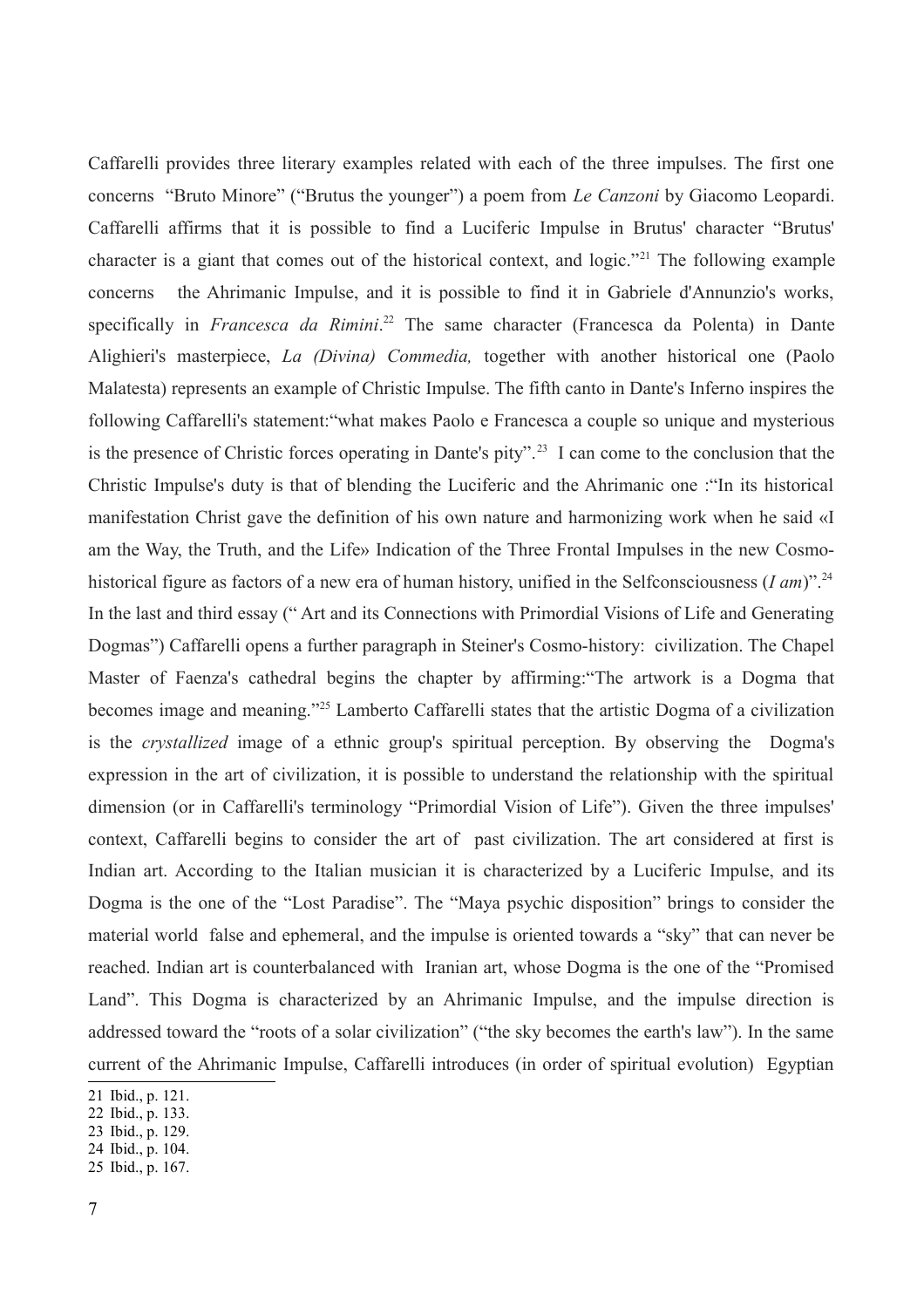and Greek art. Focusing on the relationship with the earth, the first artistic form is defined as the "Art of the progressive netherworld life", since it has a geometrical nature. For what it concerns Microcosm -Macrocosm's connection, the Egyptian civilization "brings in the physical dimension the soul's lights"[.26](#page-7-0) The "prechristic geometry of sacred" gives physical color to the people's soul, but does not have any consciousness of itself in a Macrocosm (or in a larger spiritual dimension). With regard to Greek art, "its divine is the natural physical apotheosis".<sup>27</sup> Art bring Gods back to earth, but they do not remember the sky from where they come. The Art spiritual dimension in all this civilizations is restricted by a geometrical nature, and their Primordial Vision of life is defined as "prechristic". The reason for the choice of this adjective not only lies in the heart of Christianity, but lies in the event that made possible to Christ to be the cosmo-historical figure *par excellence:* The Mystery of Golgotha. Christ's figure between the two thieves and the three crosses on Golgotha represents the cosmos' secret. The secret lies not (or not only) in the historical fact, but in the meta-historical dimension of existence: the spiritual science of *I*. Caffarelli (as composer and dodecaphonic musician) develops Steiner's lesson to its maximum peak.<sup>28</sup> I would expect to find examples of author and of their musical composition and having them compared with the primordial vision of life of the past civilizations. What Caffarelli does is instead going back to the the greatest example of Chrtistic impulse , and gives expression to his Dogma. The greatest example that the Italian musician provides is the episode of the meeting of Dante and Beatrice in the third Comedia's cantica. The nature of art, here, is not geometrical anymore, it is musical. The dodecaphonic music concept reaches its full potential. As Caffarelli points out, the music is rarefied, thin, not audible any longer. The spiritual dimension of the spirit is one with music, or, as Dante experienced through his hearing in Paradise, the music becomes mental, motion, time. As Otto Carlyle defined it: the fourth dimension. In Caffarelli's thought, and in many other artist's works at the beginning of Twentieth Century in Europe, the fourth dimension (or the fourth dimension of art) represented the *Integral Art of Life*.

<span id="page-7-0"></span><sup>26</sup> Ibid., p. 179.

<span id="page-7-1"></span><sup>27</sup> Ibid., p. 183.

<span id="page-7-2"></span><sup>28</sup> I should highlighting that Caffarelli's use of the Chromatic Scale's twelve notes is linked with the circle of fifths. A return to medieval polyphonic music, achieved following a Caffarelli's personal attitude. So Caffarelli uses a medieval polyphony structured on intervals of an octave, of a fifth and a fourth. Caffarelli's musical use "touches" all sound by melodic (horizontal) and harmonic (vertical) intervals. Then he develops a dodecaphonic leitmotiv: "the cross motif".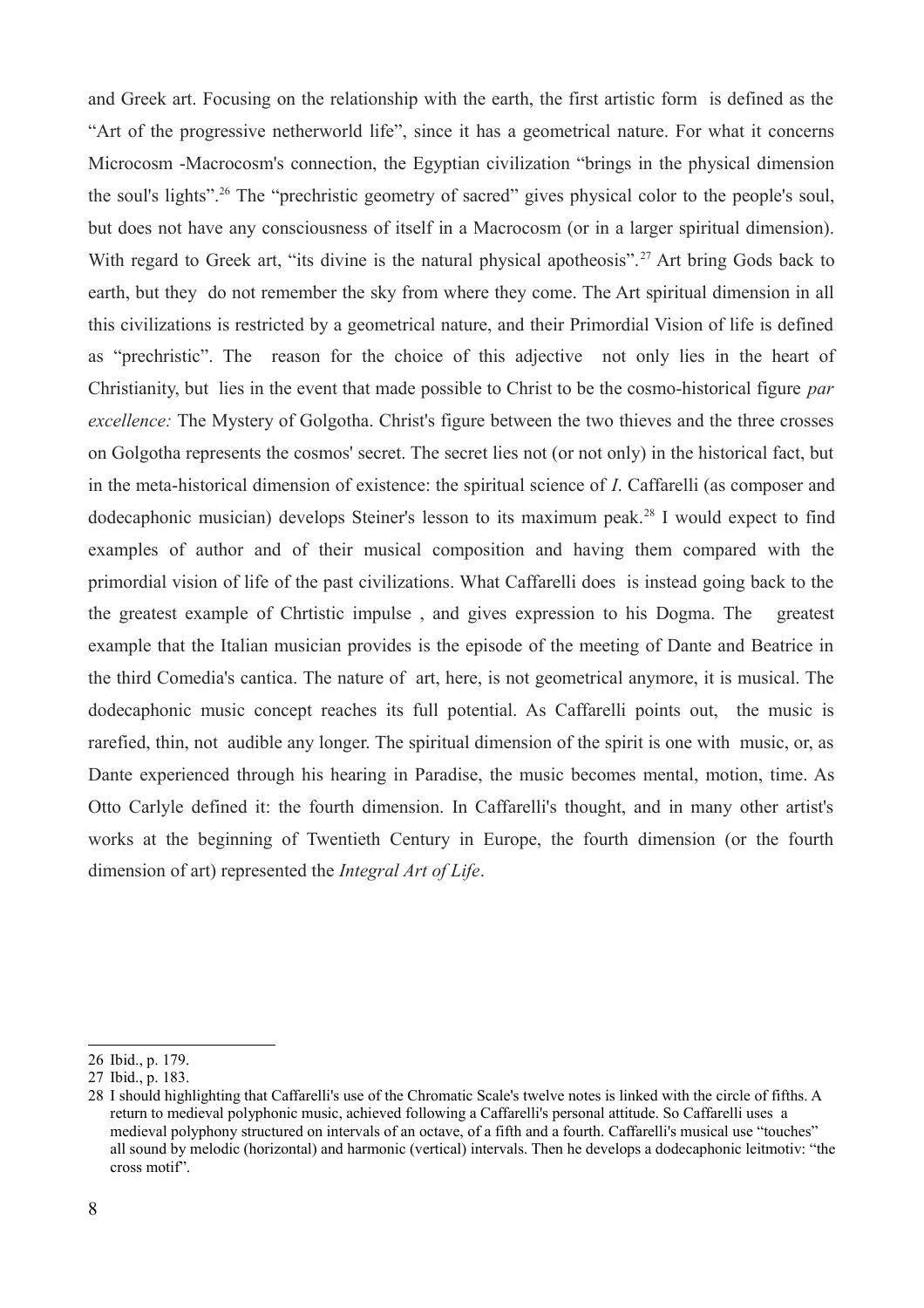## Bibliography

Ahern, Geoffrey, *The Sun at Midnight – The Rudolf Steiner Movement and the Western Esoteric Tradition*, Wellingborough – Northamptonshire: The Aquarian Press, 1984.

Bentini, Jadranka (edited by), *Art Nouveau a Faenza - Il Cenacolo Baccariniano*, Milano: Electa, 2007.

Beraldo, Michele, "Lamberto Caffarelli e il suo rapporto con l'ambiente antroposofico italiano tra le due guerre", in Fagnocchi, Giuseppe, *Lamberto Caffarelli - Poeta, pensatore, musicista faentino*, Faenza: Moby Dick, 2013.

Id., "Il movimento antroposofico italiano durante il regime fascista", in *Dimensioni e problemi della ricerca storica, Rivista del Dipartimento di Storia moderna e contemporanea dell'Università di Roma "La Sapienza"*, Roma, 2002, n° 1.

Besant, Annie & Charles Webster Leadbeater, *Les Forme-Pensées,* Paris: Publications Théosophiques, 1905.

Blavatsky, Helena, *La Doctrine Secrète – Synthèse de la science, de la Religion et de la Philosophie*, 6 Vv., Paris: Publications Théosophiques, 1924-1931.

Id., *La Voix du Silence: Fragments choisis du "Livre des préceptes d'or" à l'usage journalierdes Lanous (disciples)*, Paris: Publications Théosophiques, 1899

Caffarelli, Lamberto, *L'Arte nel mondo spirituale – Tre saggi come introduzione a una conoscenza cosmico-spirituale dell'Arte,* Faenza: Antonio Montanari, 1925.

Casanova, Amedeo, "Caffarelli e l'Antroposofia", in *Rumagna*, Faenza: 1971, pp. 77-82, Anno III,  $n^{\circ}$  1

Cassani, Anselmo, "Il magazzino dell'esoterimo – Una prima ricognizione del fondo Lamberto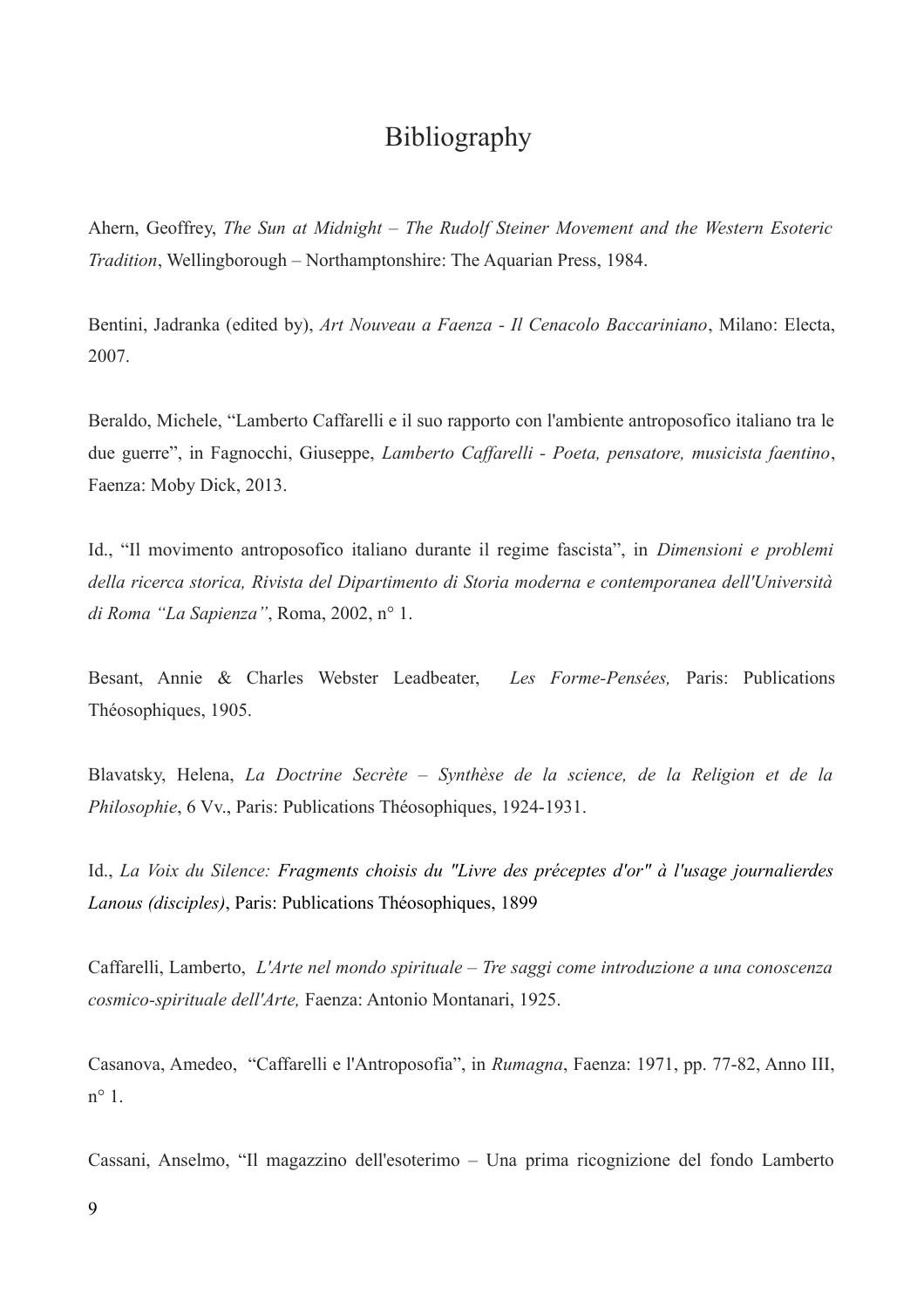Caffarelli", in *La Biblioteca Comunale di Faenza, la fabbrica e i fondi*, Faenza: 1999, pp. 293-329.

Cattani, Giovanni (edited by), Prose e poesie inedite, Faenza: Fratelli Lega, 1982.

Id., *Lamberto Caffarelli e i suoi inediti*, Faenza: Fratelli Lega, 1972.

Fagnocchi, Giuseppe (edited by), *Canti dei Tre Misteri - Gaelotus*, Faenza: Fratelli Lega, 2013.

Id., *Lamberto Caffarelli - Poeta, pensatore, musicista faentino*, Faenza: Moby Dick, 2013.

Kansdisky, Vassily, *Über das Geistige in der Kunst : insbesondere in der Malerei - mit acht Tafeln und zehn Originalholzschnitten*, München: Piper Verlag, 1912.

Leijenhorst, Cees, "Steiner, Rudolf", in Hanegraaff, Wouter (edited by), *Dictionary of Gnosis and Western Esotericism*, Leiden: Brill, 2006, pp. 1083-1092.

Olzi, Michele, "Lamberto Caffarelli e la scoperta della Gnosi", in *Conoscenza – Rivista dell'Accademia degli Studi Gnostici*, Firenze: 2014, Anno LI, Nn. 2,3,4.

Sapori, Francesco, *Domenico Baccarini e il suo Cenacolo*, Faenza: Fratelli Lega, 1928.

Schaffler, Hannelore & Heinz, *Wassily Kandisky und Arnold Schönberg: Der Briefwechsel*, Stuttgart: Hatje, 1993.

Schuré, Edouard, *Précurseurs et Révoltés – Shelley, Nietzsche, Ada Negri, Ibsen, Maeterlinck, Wilhelmine Schröder-Devrient, Gobineau, Gustave Moreau,* Paris: Perrin et Cie, 1913.

Sinnett, Alfred, Percy, *The Occult World*, London: Theosophical Publishing Society, 1901.

Steiner, Rudolf, *L'Initiation ou la Connaissance des Monde Supérieurs*, Paris: Publications Théosophiques, 1912.

Id., *La Science Occulte*, Paris: Perrins et Cie, 1914.